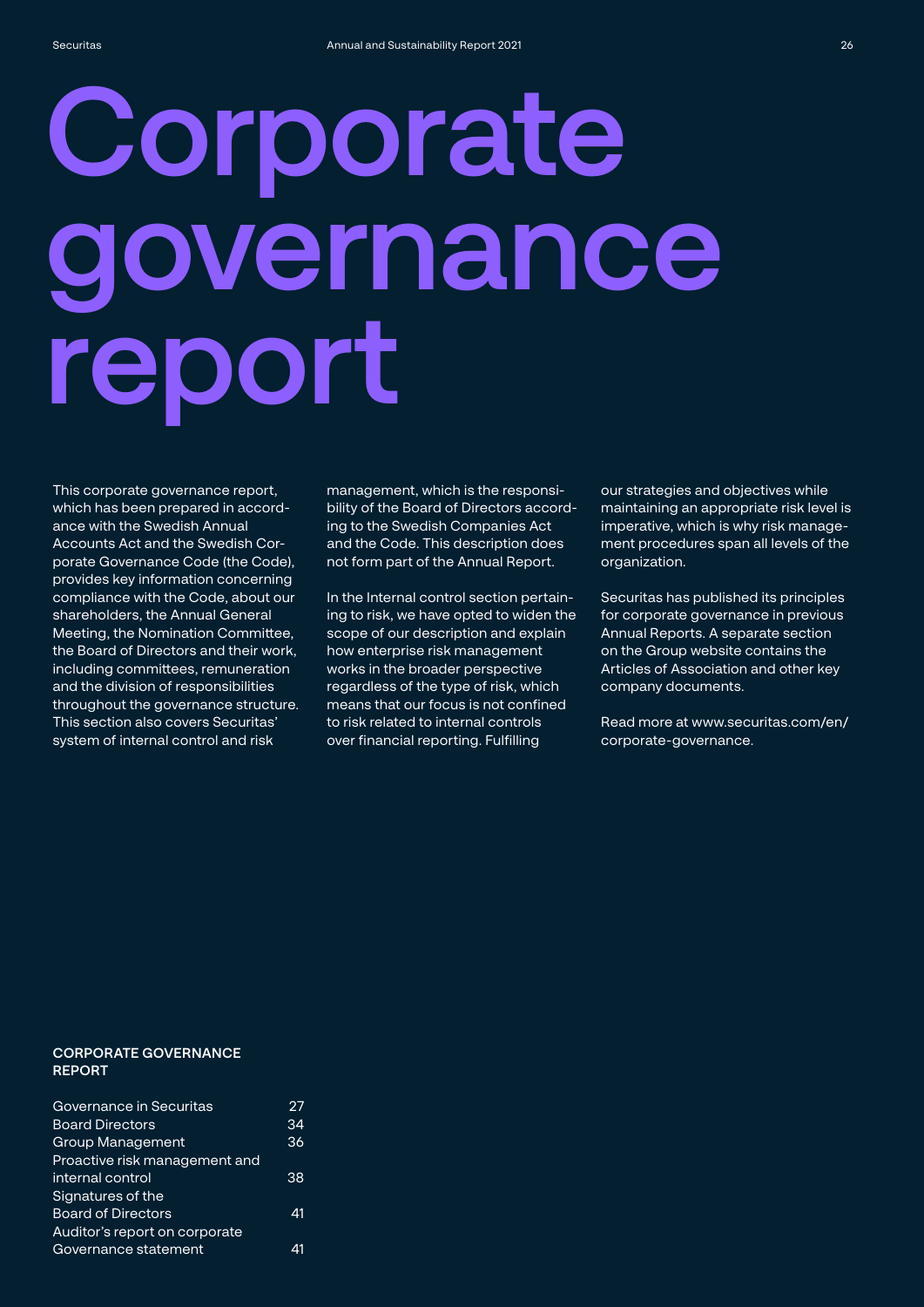### **Governance in Securitas**

Securitas' structure for corporate governance aims to ensure that the Securitas Group is run sustainably, ethically, responsibly and as efficiently as possible with the shareholders of Securitas best interests at heart. Securitas believes that good corporate governance is a prerequisite to ensure continued organic growth, improvement of operating margins and a successful integration of companies in the Group.

We are committed to maintaining a high standard of integrity and compliance with applicable laws, regulations and any codes of conduct in the jurisdictions where we operate. Securitas complies with the Swedish Corporate Governance Code principle of "comply or explain" and has no deviations for 2021.

The highest decision-making body of the company is the shareholders' General Meeting, which resolves on the composition of the Board of Directors and the election of auditors. The election of the Board of Directors and the auditors is prepared by the Nomination Committee. The Board has formed an Audit Committee and a Remuneration Committee. The Board appoints the CEO and President, who in turn appoints the Group Management.

The Group is exposed to various risks and challenges and has established a Three Lines Model to handle its risks. The first line includes the country operational management owning and managing local risks. The second line is the various risk and compliance oversight functions throughout different levels of the Group. Independent assurance, the Internal audit function (independent from management with direct reporting to the Board), is the third line. Each of these three "lines"

plays a distinct role within the organization's wider governance framework.

The illustration on page 28 shows Securitas' formal corporate governance structure, followed by a description of each of the governance bodies.

Securitas believes in a decentralized model where decisions are taken by the person closest to the issue who can address the issue efficiently. The ability to take decisions and act within a set framework without having to seek approvals for daily tasks is an essential part of Securitas' DNA and central to our ability to be an agile, highly flexible, client-centric company. Yet, delegation of authority in a decentralized model has to be coupled with satisfactory controls and frameworks. Certain matters, for example strategy, policies, financial planning and compliance need centralized leadership, ownership and control for decentralization to work efficiently and effectively.

Securitas' management model, The Securitas Toolbox, is strongly linked to our values – Integrity, Vigilance and Helpfulness. A key function of the Toolbox is to convey our corporate culture and create a shared platform through our values. Securitas' Toolbox management model has a methodical structure that includes

several well-defined areas or "tools" that serve as a framework at all levels. The different areas of the model describe how Securitas' managers are to conduct themselves in various aspects and stages of the company's operations. The model also describes the approach we are expected to take with regard to the market, our clients and employees.

As part of our decentralized management approach, Securitas has to set and follow up on strict financial targets by continuously measuring and monitoring the Group's performance from the branch offices to Group level. The financial model makes it possible to monitor a number of key figures that can be understood by all managers. Each branch has its own statement of income, for which it is fully responsible. It also helps managers to understand the connection between risks and opportunities, and how various factors impact their areas of responsibility as well as how we can monitor and control these factors. Refer to pages 42–43 for more information.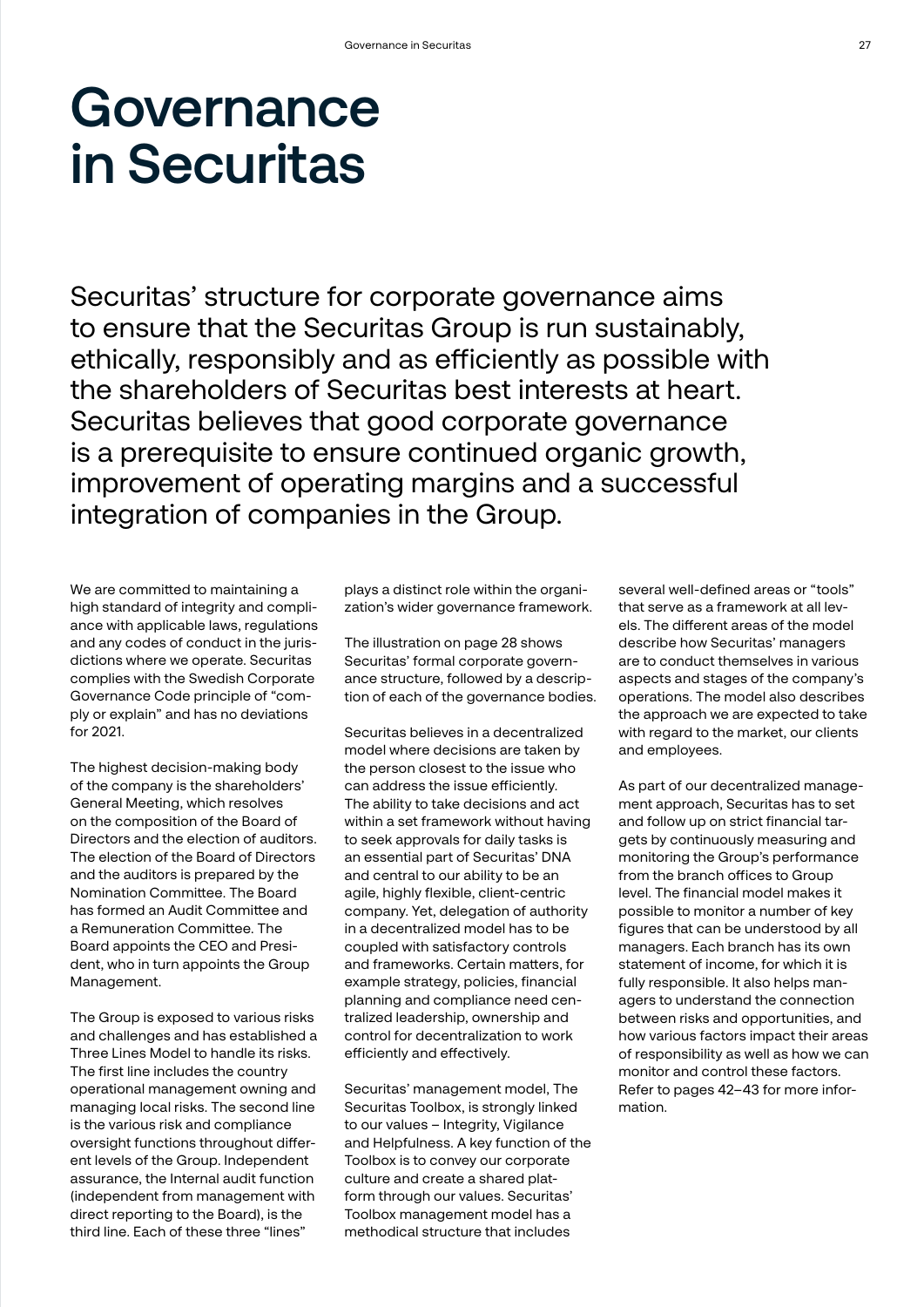

#### **A SHAREHOLDERS**

Securitas is listed on Nasdaq Stockholm in the Large Cap segment since 1991. The shareholders influence the overall direction of the company at the top of the governance structure. Strong principal shareholders provide considerable attention and interest in our business and establish commitment to the success of the business.

On December 31, 2021, the principal shareholders in Securitas were Carl and Eric Douglas who, through family and Investment AB Latour, held 10.9 percent (10.9) of the capital and 29.6 percent (29.6) of the votes, and Märta and Sofia Schörling who, through family and Melker Schörling AB, held 4.5 percent (4.5) of the capital and 10.9 percent (10.9) of the votes. For more

detailed information about shareholders, see the table on page 149.

#### **B GENERAL MEETING**

The General Meeting is the company's highest decision-making body and the forum for shareholders to exercise their influence. The General Meeting decides on changes to the Articles of Association. The Articles of Association contain no limitation on the number of votes that each shareholder may exercise at a shareholders' meeting. Each shareholder may thus vote for all shares held at the shareholders' meeting.

The Annual General Meeting of Securitas AB was held on May 5, 2021. Due to the coronavirus pandemic, the Annual General Meeting was

held by postal voting under Section 22 of the temporary act on general meetings (2020:198) (the "Temporary Act"). Shareholders representing 66.8 percent (63.2) of the total number of votes in the company participated in the Annual General Meeting. One of the resolutions passed in 2021 was the authorization for the Board to resolve upon acquisition of the company's own shares. The minutes from the meeting are available at www.securitas.com. For information about election and remuneration of Board members, see section Board of Directors.

Number of shareholders 2017–2021 Attendance 2017–2021 (% of voting rights)

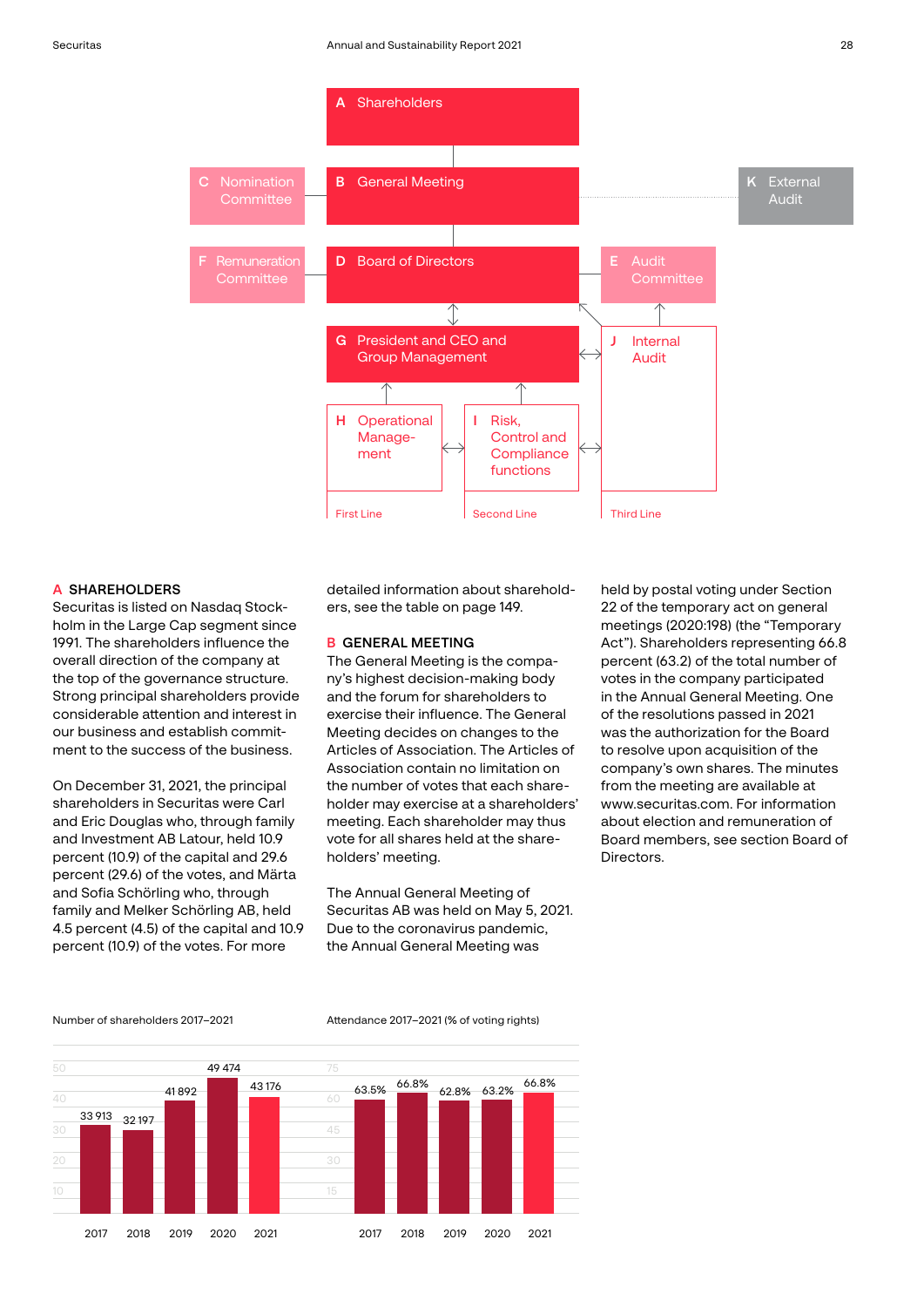#### **C NOMINATION COMMITTEE**

The Nomination Committee is a body established by the Annual General Meeting with the task of preparing proposals regarding the election of Chair of the General Meeting, members of the Board, Chair and Vice-Chair of the Board, auditor, fees for the members of the Board including division between the Chair, the Vice-Chair, and the other Board members, as well as fees for committee work, fees to the auditor and, if necessary, changes of the instructions for the Nomination Committee.

As a basis for its proposals, the Nomination Committee takes into account the complete outcome of the evaluation of the Board and its work as well as the competence needed in the future. The Nomination Committee applies rule 4.1 of the Swedish Corporate Governance Code as its diversity policy and the committee has endeavored to establish a Board composition with an equal gender distribution, characterized by diversity and breadth regarding the qualifications, experience and background of the Board members. The 2021 Annual General Meeting resolved to appoint Board members in accordance with the Nomination Committee's proposal.

At the moment, the Board of Directors consists of three women and five

men, meaning that the percentage of women on the Board is 37.5 percent, which is slightly below the target level stipulated by the Swedish Corporate Governance Board. It is the ambition of the Nomination Committee to continue working to create an equal gender distribution on the Board.

Before each Annual General Meeting, during which the election of auditors takes place, the Nomination Committee also prepares motions regarding the election of auditors in consultation with the Board of Directors and the Audit Committee.

The Annual General Meeting 2018 adopted an instruction for the Nomination Committee, which includes a procedure for appointing the Nomination Committee, valid until a General Meeting resolves in a change. In accordance to this instruction the Nomination Committee shall be composed of representatives of the five largest shareholders in terms of voting rights registered in the shareholders' register as of August 31 in the year prior to the Annual General Meeting. Refer to the AGM minutes and www.securitas.com for more information on the procedure for replacing members of the Nomination Committee who leave before its work is concluded or due to changes in the shareholder structure. The Chair of the Board shall convene the first meeting of the Nomination Committee and shall also be co-opted to the Nomination Committee. Based on these principles, the Nomination Committee consists of the members listed in the table below.

#### **Nomination Committee prior to AGM 2022**

| Elected members                                            | Share of votes as of August 31, 2021 |  |  |  |
|------------------------------------------------------------|--------------------------------------|--|--|--|
| Johan Hjertonsson, Investment AB Latour, Chair             | 296%                                 |  |  |  |
| Mikael Ekdahl, Melker Schörling AB                         | 109%                                 |  |  |  |
| Mats Gustafsson, Lannebo Fonder                            | 3.3%                                 |  |  |  |
| Fredrik Åtting, EQT AB                                     | 19%                                  |  |  |  |
| Emma Viotti, Handelsbanken Fonder                          | 17%                                  |  |  |  |
| Share of votes not represented in the Nomination Committee | 526%                                 |  |  |  |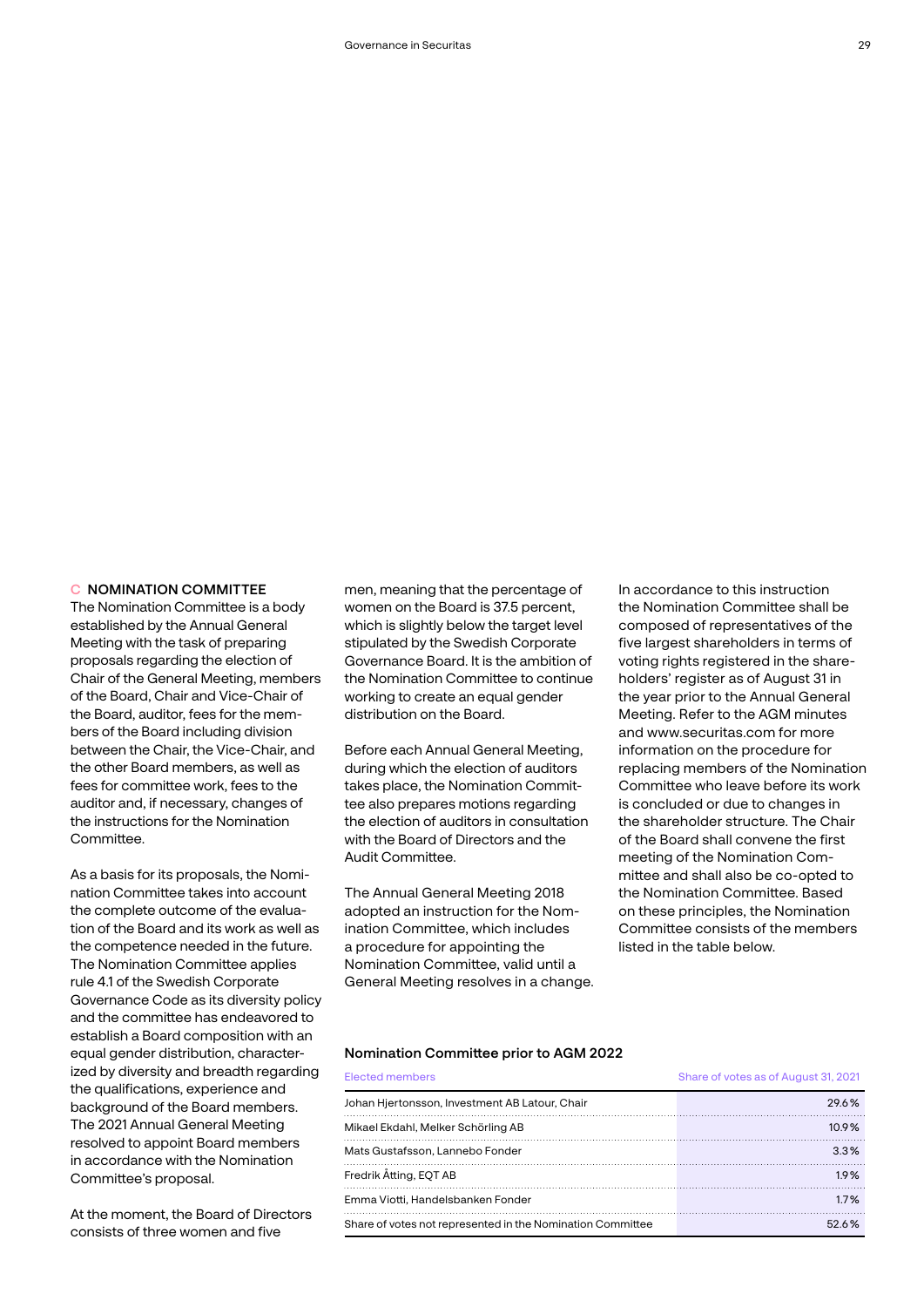#### **Overview of the work of the Board of Directors**



In addition to the topics listed, other areas are discussed continuously, such as operational performance, updates from divisions, strategy, market and competition, acquisitions, insurance, credit risk, tax matters, legal matters and funding.

The Nomination Committee is to hold meetings as often as necessary to fulfil its duties. However, the Nomination Committee is to hold at least one meeting annually. The Nomination Committee held four meetings during 2021.

#### **D BOARD OF DIRECTORS**

The Board of Directors has the overall responsibility for Securitas' organization and administration.

**Composition of the Board of Directors** According to the Articles of Association, the Board of Directors should have between five and ten Board members elected by the Annual General Meeting, with no more than two Deputy Directors. The Directors and Deputy Directors are elected by the Annual General Meeting for the period up to and including the first Annual General Meeting to be held in the year after the Director or Deputy Director was elected. Securitas' Board of Directors has eight members elected by the Annual General Meeting, three employee representatives and one deputy employee representative.

The Annual General Meeting elected Jan Svensson as Chair of the Board. For further information about the members of the Board of Directors including remuneration, see pages 34–35.

#### **Responsibilities of the Board of Directors**

The Board is responsible for the Group's organization and the management of the Group's business. The Board shall manage the Group's affairs in the interests of the Group and all its shareholders and ensure and promote a good company culture. The Board appoints the President and CEO and has formed an Audit Committee and a Remuneration Committee. The Board meets a minimum of six times annually.

The Board has adopted a number of Group policies. Policies are critical for the Group as they establish boundaries for individuals as well as processes, relationships and transactions and implement relevant control procedures.

The Board ensures the quality of financial reporting through Group policies, procedures and frameworks, clear structures with defined responsibilities and through documented delegation of authority, which is further described in the enterprise risk management and internal control report, beginning on page 38.

**The work of the Board of Directors** The activities of the Board and the division of responsibility between the Board and the President and CEO

are governed by formal procedures documented in a written instruction, which is adopted by the Board each year after the Annual General Meeting. According to these procedures, the Board should determine, among other things, the Group's overall strategy, corporate acquisitions and property investments above a certain level, and establish a framework for the Group's operations through the Group's business plan. The Board also plays an important role in the ongoing process of identifying and evaluating significant risks faced by the Group.

The procedures include a work instruction for the President and CEO, as well as instructions for financial reporting. The procedures also prescribe that an annual evaluation of the work of the Board of Directors should be carried out. On a yearly basis, all Board members submit their answers to a questionnaire issued by the Nomination Committee about the quality of the work in the Board. Based on this report, an evaluation is made in the Board and in the Nomination Committee.

The Board held 14 meetings in 2021, of which three were held per capsulam. The auditors participated in the Board meeting that was held in conjunction with the yearly closing of the books, in February 2021, where they presented the audit.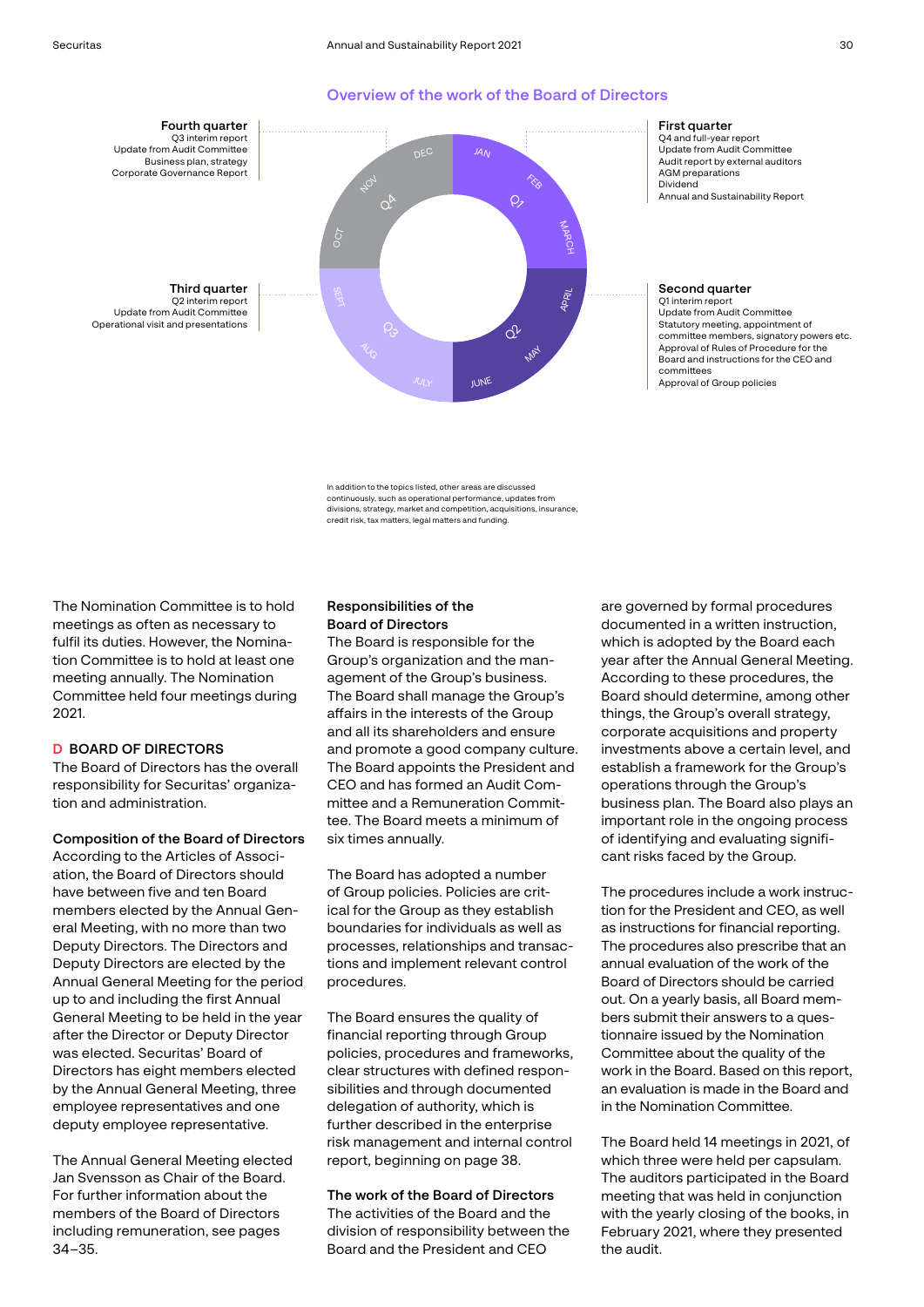#### **Overview of the work of the Audit Committee**

#### **Q3 meeting** Q3 interim report

Updates Impairment test Corporate Governance Report Internal audit update External auditor early warning and internal control report Cyber security

> **Q2 meeting** Q2 interim report Updates Rolling 4-quarter internal audit plan External auditor half-year report



#### **Q4 meeting**

Interim report and full-year report Updates Internal Management Assurance audit activities for the Q4, 2020 Corporate Governance Report Yearly summary of employee benefits (pensions) External auditor report

#### **Q1 meeting** Q1 interim report

 $Up dates<sup>1</sup>$ Annual update Group policies Internal audit build up and planning Internal audit plan 2021 External auditor audit plan

1 Topics based on a set rolling agenda format with updates on accounting, treasury, acquisitions, risk/insurance, legal, tax, internal control, sustainability, enterprise risk management, IT/ IS, follow-up of on-site visits, audit/consultancy costs and auditor independence.

#### **E AUDIT COMMITTEE**

The Board has formed an Audit Committee, which operates under the instructions for the Audit Committee and meets with Securitas' auditors at least four times per year.

The Committee monitors the financial reporting, the effectiveness of internal control over financial reporting, internal audit activities and the risk management system to support the Board's quality control work. The Committee also stays informed about annual statutory audits. It assesses the external auditor's independence and receives information of, and approves the performance of, significant non-audit services.

The Committee presents its findings and proposals to the Board, prior to the Board's decision. The Committee met four times during 2021. The major topics discussed are listed on the previous page.

**F REMUNERATION COMMITTEE** The Board has formed a Remuneration Committee to prepare decisions related to salaries, bonuses, share-based incentive schemes and other forms of compensation for Group Management, as well as other management levels if the Board of Directors so decides. The Committee presents its proposals, including a proposal of the Remuneration Report, to the Board, for the Board's decision. The Committee held one meeting during 2021.

#### **Guidelines for remuneration**

The quidelines for remuneration to Group Management that were adopted at the Annual General Meeting 2021 primarily entailed that remuneration to Group Management and their terms of employment should be competitive and comply with market conditions, to ensure that Securitas is able to attract and keep competent Group Management employees. The total remuneration to Group Management should consist of a fixed basic salary, variable remuneration, pensions and other benefits.

Thus, in addition to a fixed annual salary, Group Management may also receive variable remuneration, which shall be based on the outcome in relation to financial goals within the individual area of responsibility (Group or division) and which shall be aligned with the interest of the shareholders.

The complete guidelines for remuneration can be found at www.securitas.com.

Additional information on remuneration to the Board of Directors and Group Management and share-based incentive schemes to top managers and certain other key employees, including the outcome, see note 9.

#### **G PRESIDENT AND CEO AND GROUP MANAGEMENT**

The President and CEO and Group Management are charged with overall responsibility for conducting the business of the Securitas Group in line with the strategy and long-term goals adopted by the Board of Directors. Among other tools and frameworks, the financial framework and the financial model is one important tool used by the President and CEO and Group Management to measure the execution of strategies and to guide the employees and organization toward achieving its objectives. For further information on Group Management, see pages 36–37.

#### **H OPERATIONAL MANAGEMENT (THE FIRST LINE)**

The first line includes the country operational management who owns and manages local risks. Securitas' philosophy is to work in a decentralized environment where country operational management is primarily responsible for monitoring and ensuring compliance by local units with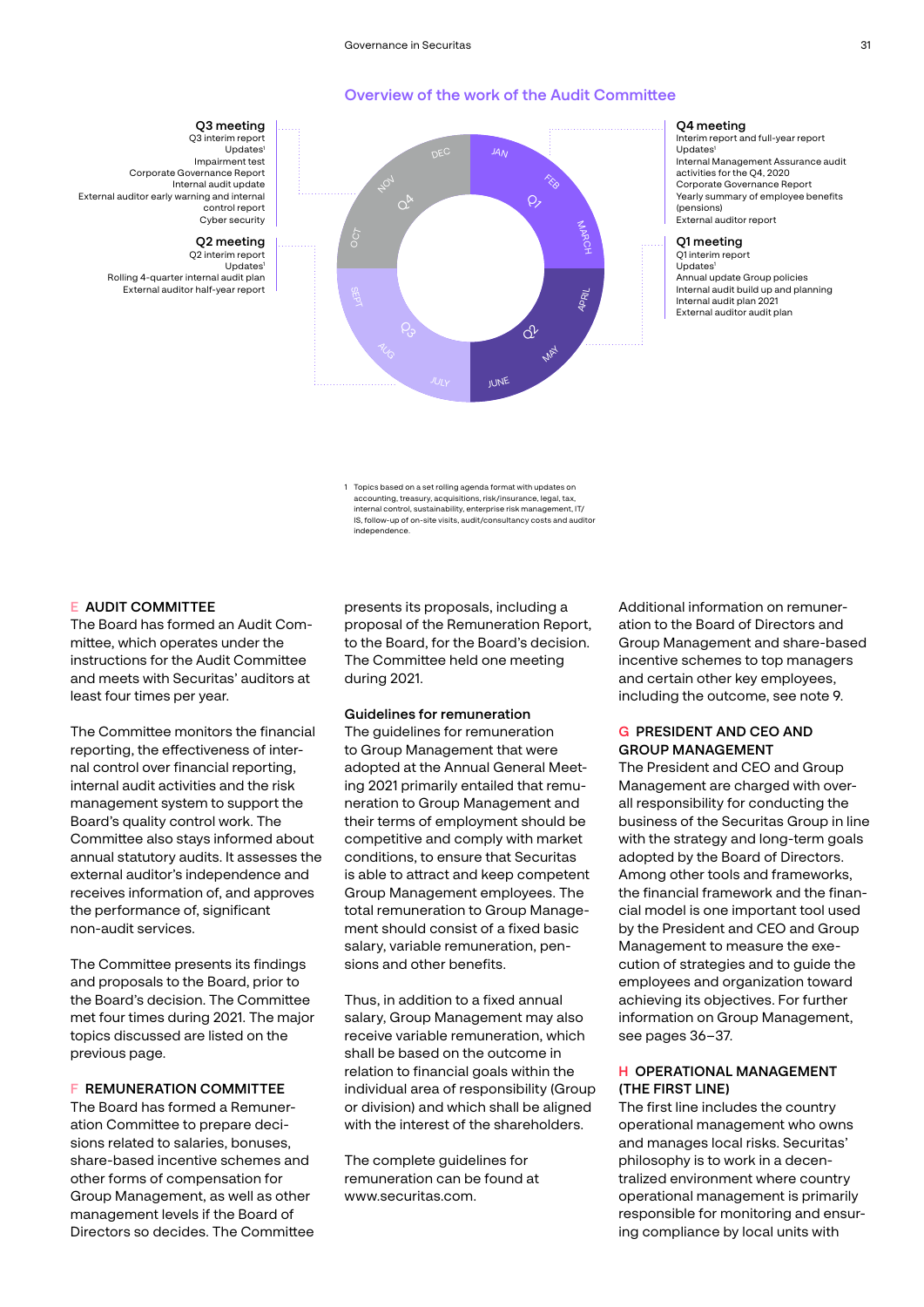local laws and regulations and the Group policies, including any divi sion-specific policies and guidelines. Local management is responsible for the establishment and continued operations of a system of procedures and controls that ensures the reliabil ity of the company's management and financial reporting information in the most economical and efficient man ner possible. This includes ensuring a minimum of key controls in order to mitigate relevant risks. Country operational management reports to Group Management through divisional management on operational matters and country controllers report through divisional controllers on financial reporting matters.

#### **I RISK, CONTROL AND COMPLIANCE FUNCTIONS (THE SECOND LINE)**

Within the second line, the Group has established a structure of compliance areas, with clear accountabilities for monitoring and supporting compliance in relation to each such compliance area, or "Vertical". Each Group policy belongs to a compliance area and each compliance area shall have a clearly documented owner and/or driver. In addition, the Group has defined "horizontals" for supporting harmoni zation and coordination of common processes applicable to all or several compliance areas.

The Group has established a number of committees and work groups, includ ing the functions for Finance/Tax and ICFR, Corporate Finance/Treasury and Legal/Risk and Insurance. Quarterly meetings are held with the President and CEO, the CFO, Senior Vice Presi dent Finance and Senior Vice President General Counsel, at which topics that will be reported to the Audit Committee are discussed. There is also a separate IS/IT Board, Digital Security Steering Committee, Enterprise Risk Manage ment Committee, Compliance working group, Ethics and Sustainability Board and an ICFR Board.

#### **J INTERNAL AUDIT (THE THIRD LINE)**

During 2020 the Audit Committee decided to formalize a new and inde pendent Group Internal Audit. In the first quarter of 2021 a new Chief Audit Executive was recruited, and has since then built the department. The new function is a part of the integrated

assurance agenda to ensure that the Securitas operational model is adhered to. The risk-based audit plan is updated on a continuous basis, and adjusted throughout the year to best fit a changing operational risk land scape. The audit reports, including the findings and action plans for improve ment, are reported to the operational management and to the Board of Directors and the Audit Committee.

#### **K EXTERNAL AUDIT**

The Annual General Meeting 2021 elected Ernst & Young AB (EY) as the Parent company's and the Group's audit firm, with authorized public accountant Rickard Andersson as auditor in charge, for a period of one year.

The auditors' work is based on an audit plan, which is agreed upon in consultation with the Audit Commit tee and the Board of Directors. The auditors participate in all meetings of the Audit Committee and present their findings from the annual audit at the Board meeting held in Febru ary. In addition, the auditors should inform the Audit Committee on an annual basis of any services rendered, other than audit assignments, and any auditing fees received for such services or other circumstances that might affect the evaluation of the auditors' independence. The auditors should also participate in the Annual General Meeting to present the audit report and its conclusions.

The audit is performed in compliance with the Swedish Companies Act, generally accepted auditing stand ards in Sweden and International Standards on Auditing (ISA).

For audit fees and reimbursement to auditors, see note 11 and 45.

#### **AUDITOR IN CHARGE**

Rickard Andersson, born 1973, Authorized Public Accountant, Auditor in charge, Ernst & Young AB. Rickard Andersson has been the auditor in charge since 2021. Other audit assignments: Ele kta AB (publ), Munters Group AB (publ) and SSAB AB (publ). Member of FAR.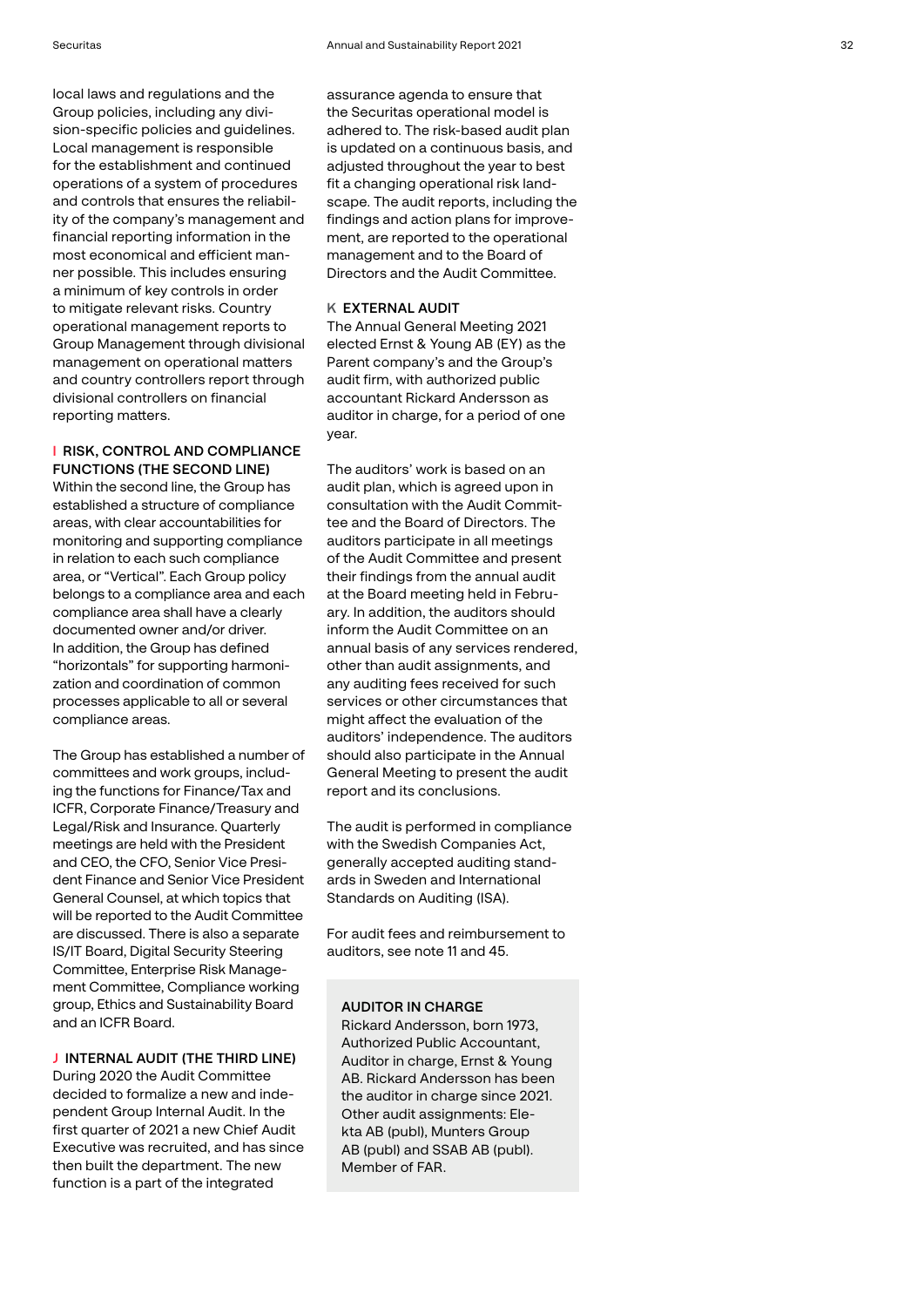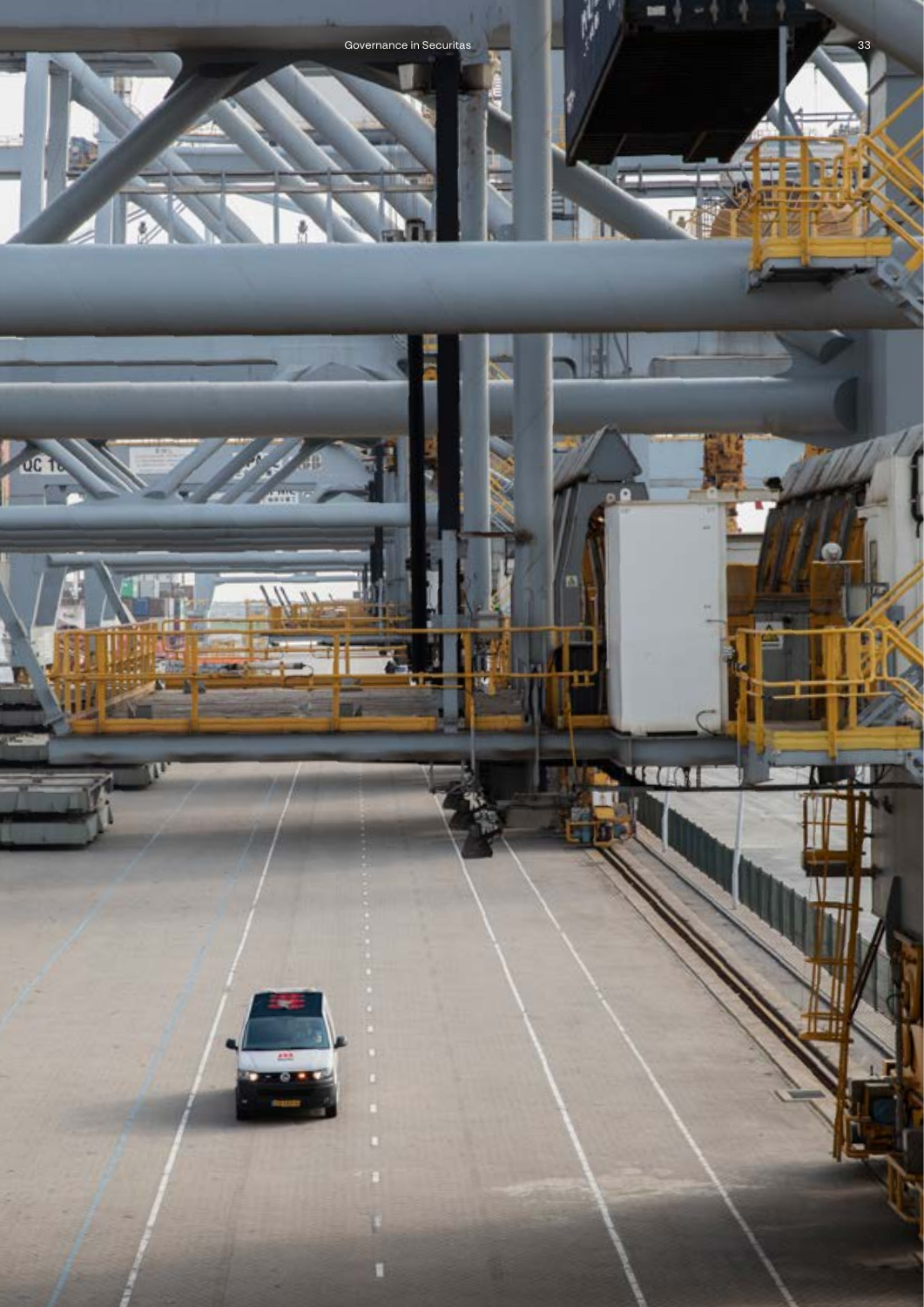# **Board of Directors**



**JAN SVENSSON** Chair, born 1956 Chair of Securitas AB since 2021 Principal education: Degree in Mechanical Engineering and Master of Science in Business

and Economics Other assignments: Chair of AB Fagerhult, BillerudKorsnäs AB and Tomra Systems ASA, Director of Nobia AB, Stena Metall AB, Herenco Holding AB and Climeon AB

Previously: President and CEO of Investment AB Latour 2003–2019 and CEO of AB Sigfrid Stenberg Shares in Securitas: 30 000 Series B shares



**INGRID BONDE** Born 1959 Director of Securitas AB since 2017

Principal education: BSc in Business and **Economics** Other assignments: Chair of Alecta, Apoteket AB

and tbd30 AB, Vice-Chair of Telia Company AB, Director of Husqvarna AB

Previously: CFO and Deputy CEO Vattenfall AB, CEO AMF, Chair of Hoist Finance AB, Swedish Climate Policy Council, Director General Swedish Financial Supervisory Authority, Loomis AB and Swedish Corporate Governance Board Shares in Securitas: 2 600 Series B shares



**JOHN BRANDON** Born 1956 Director of Securitas AB since 2017 Principal education: Bachelor of Arts in History Other assignments: Director of Hexagon AB Previously: Vice President of Apple International, Vice President of Apple Americas and Asia, and President and CEO of Academic Systems Shares in Securitas: 10 000 Series B shares



**FREDRIK CAPPELEN** Born 1957 Director of Securitas AB since 2008 Principal education: BSc in Business Administration Other assignments: Chair of Dometic Group AB, KonfiDents GmbH, Transcom AB and Zacco A/S. Member of the ICC Executive Board Previously: President and Group Chief Executive of Nobia, Chair of Dustin Group AB,

Byggmax Group AB, Terveystalo Oy and Sanitec Oy, Vice-Chair of Munksjö AB

Shares in Securitas: 4 000 Series B shares



**GUNILLA FRANSSON** Born 1960 Director of Securitas AB since 2021 Principal education: MSc in Engineering and Licentiate in Nuclear Science Other assignments: Chair of Net Insight AB and Director of Eltel AB, Trelleborg AB, Nederman AB, Weibel Scientific A/S, Nilar AB and Dunkerintressena Previously: Part of Group Management team in Saab AB and different management positions in Ericsson AB Shares in Securitas: 0 Series B shares



**SOFIA SCHÖRLING HÖGBERG** Born 1978 Director of Securitas AB since 2005 Principal education: BSc in Economics and Business Administration Other assignments: Vice-Chair Melker Schörling AB, Director Hexagon AB and Assa Abloy AB Shares in Securitas: 4 500 000 Series A shares and 11 811 639 Series B shares<sup>1</sup>

1 Through family and Melker Schörling AB.

All figures refer to holdings on December 31, 2021.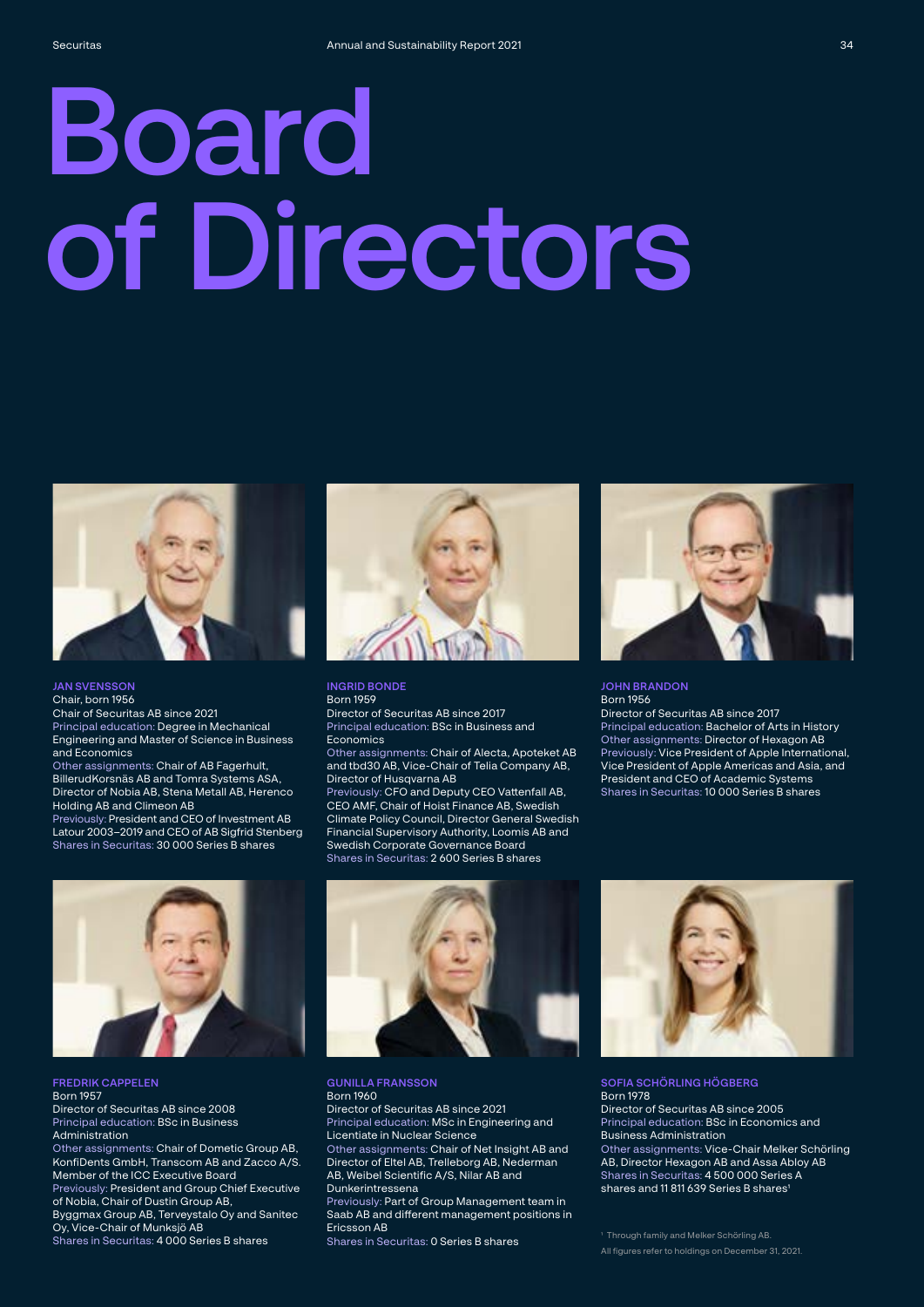#### Board of Directors 35



**HARRY KLAGSBRUN** Born 1954

Director of Securitas AB since 2021 Principal education: B.A. in Journalism, a M Sc. in Business and an MBA

Other assignments: Partner at EQT AB

Previously: Director of Duni AB, Securitas Direct AB, Academedia AB, Gambro AB, Dako A/S, ISS A/S, Dometic Group AB, Piab AB and Press Ganey Inc

Shares in Securitas: 100 000 Series B shares



#### **JOHAN MENCKEL**  Born 1971 Director of Securitas AB since 2021

Principal education: MSc in Engineering Other assignments: Executive Vice President and Chief Investment Officer at Investment AB Latour. Director of Saab AB, Nederman AB and World Materials Forum France Previously: CEO at Gränges AB and Sapa Heat Transfer, Consultant at Accenture and founder of

addnature.com Shares in Securitas: 0



Employee representative **ÅSE HJELM** Born 1962 Director of Securitas AB since 2008 Employee Representative, Vice-Chair of Salaried Employees' Union local branch, Norrland, Chair of the Securitas Council for Salaried Employees Shares in Securitas: 120 Series B shares



Employee representative **JAN PRANG** Born 1959 Director of Securitas AB since 2008 Employee Representative, Chair of Swedish Transport Workers' Union local branch, Securitas Göteborg Shares in Securitas: 0



Employee representative **MIKAEL PERSSON** Born 1966 Director of Securitas AB since 2021 Chair of Swedish Transport Workers' Union local branch, Securitas Värmland Shares in Securitas: 0

#### **Composition of the board and attendance in 2021**

| Board member                            | Position                            |                          |                           | Attendance        |                                |                                       |                                        |                                  |                                         |
|-----------------------------------------|-------------------------------------|--------------------------|---------------------------|-------------------|--------------------------------|---------------------------------------|----------------------------------------|----------------------------------|-----------------------------------------|
|                                         | <b>Board of</b><br><b>Directors</b> | Audit<br>Committee       | Remuneration<br>Committee | Board<br>meetings | Audit<br>Committee<br>meetings | Remuneration<br>Committee<br>meetings | Total fee <sup>1</sup> ,<br><b>SEK</b> | Independent<br>to company<br>(8) | Independent<br>to share-<br>holders (5) |
| Jan Svensson <sup>2</sup>               | Chair                               | $\overline{\phantom{0}}$ | Chair                     | 10/10             |                                |                                       | 2500000                                | <b>Yes</b>                       | No                                      |
| Ingrid Bonde                            | Director                            | Member                   |                           | 14/14             | 4/4                            | $-$                                   | 1025000                                | <b>Yes</b>                       | Yes                                     |
| John Brandon                            | <b>Director</b>                     |                          |                           | 14/14             |                                |                                       | 800000                                 | <b>Yes</b>                       | Yes                                     |
| Fredrik Cappelen                        | Director                            | Chair                    |                           | 14/14             | 4/4                            |                                       | 1150000                                | <b>Yes</b>                       | Yes                                     |
| Gunilla Fransson <sup>2</sup>           | Director                            |                          | <b>Member</b>             | 10/10             |                                |                                       | 850000                                 | <b>Yes</b>                       | Yes                                     |
| Sofia Schörling Högberg                 | Director                            |                          |                           | 14/14             | 2/2                            |                                       | 800000                                 | Yes                              | No                                      |
| Harry Klagsbrun <sup>2</sup>            | Director                            |                          |                           | 9/10              |                                |                                       | 800000                                 | Yes                              | Yes                                     |
| Johan Menckel <sup>2</sup>              | <b>Director</b>                     | Member                   |                           | 9/10              | 2/2                            |                                       | 1025000                                | Yes                              | <b>No</b>                               |
| Åse Hjelm <sup>s</sup>                  | Director                            |                          |                           | 14/14             |                                |                                       | O                                      |                                  |                                         |
| Jan Prang <sup>3</sup>                  | <b>Director</b>                     |                          |                           | 14/14             |                                |                                       |                                        |                                  |                                         |
| Mikael Persson <sup>3</sup>             | <b>Director</b>                     |                          |                           | 4/4               |                                |                                       | 0                                      |                                  |                                         |
| Marie Ehrling <sup>4</sup>              | Chair                               |                          | Chair                     | 4/4               |                                | 1/1                                   |                                        | Yes                              | Yes                                     |
| Carl Douglas <sup>4</sup>               | <b>Director</b>                     |                          | Member                    | 4/4               |                                | 1/1                                   |                                        | Yes                              | <b>No</b>                               |
| Anders Böös <sup>4</sup>                | <b>Director</b>                     |                          |                           | 4/4               |                                |                                       |                                        | Yes                              | <b>No</b>                               |
| Dick Seger <sup>4</sup>                 | <b>Director</b>                     |                          |                           | 4/4               |                                |                                       |                                        | Yes                              | Yes                                     |
| Susanne Bergman Israelsson <sup>5</sup> | Director                            |                          |                           | 3/4               |                                |                                       |                                        |                                  |                                         |

1 Total fee includes fees for committee work. In total, SEK 950 000 was paid for committee work, of which SEK 150 000 for Remuneration Committee work and SEK 800 000 for Audit Committee work.

For more details, refer to the minutes of the Annual General Meeting 2021 at Securitas' website: www.securitas.com.<br>2 Jan Svensson, Gunilla Fransson, Harry Klagsbrun and Johan Menckel were elected to the Board at the AGM

4 Marie Ehrling, Carl Douglas, Anders Böös and Dick Seger declined re-election and resigned from the Board following the AGM May 5, 2021.

5 Employee representative, resigned from the Board in April 2021 due to retirement.

For comparative information about remuneration to the Board of Directors and senior management, see note 9.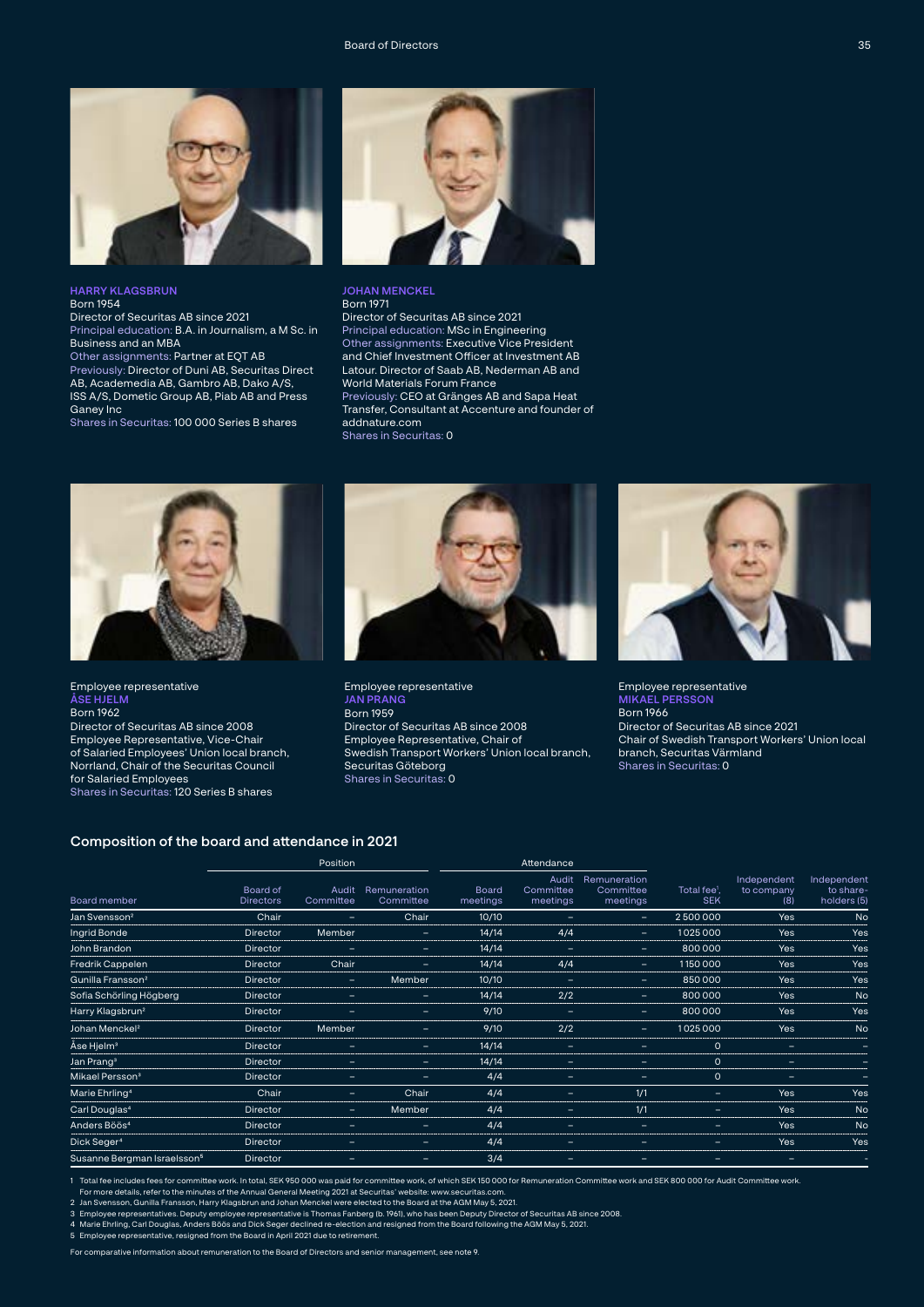## **Group management**



**MAGNUS AHLQVIST**  President and CEO of Securitas AB\* Born: 1974 Employed: 2015 Shares in Securitas: 156 906 Series B shares, 200 000 share options1



**ANDREAS LINDBACK** Chief Financial Officer Born: 1982 Employed: 2011 Shares in Securitas: 11 612 Series B shares



**MARTIN ALTHÉN** Chief Information Officer Born: 1968 Employed: 2016 Shares in Securitas: 12 248 Series B shares



**HELENA ANDREAS** Senior Vice President, Group Communications & People Born: 1975 Employed: 2019 Shares in Securitas: 8 140 Series B shares



**GREG ANDERSON** Divisional President Security Services North America Born: 1967 Employed: 2010 Shares in Securitas: 18 195 Series B shares



**TONY BYERLY** President, Securitas Electronic Security Born: 1966 Employed: 2016 Shares in Securitas: 17 291 Series B shares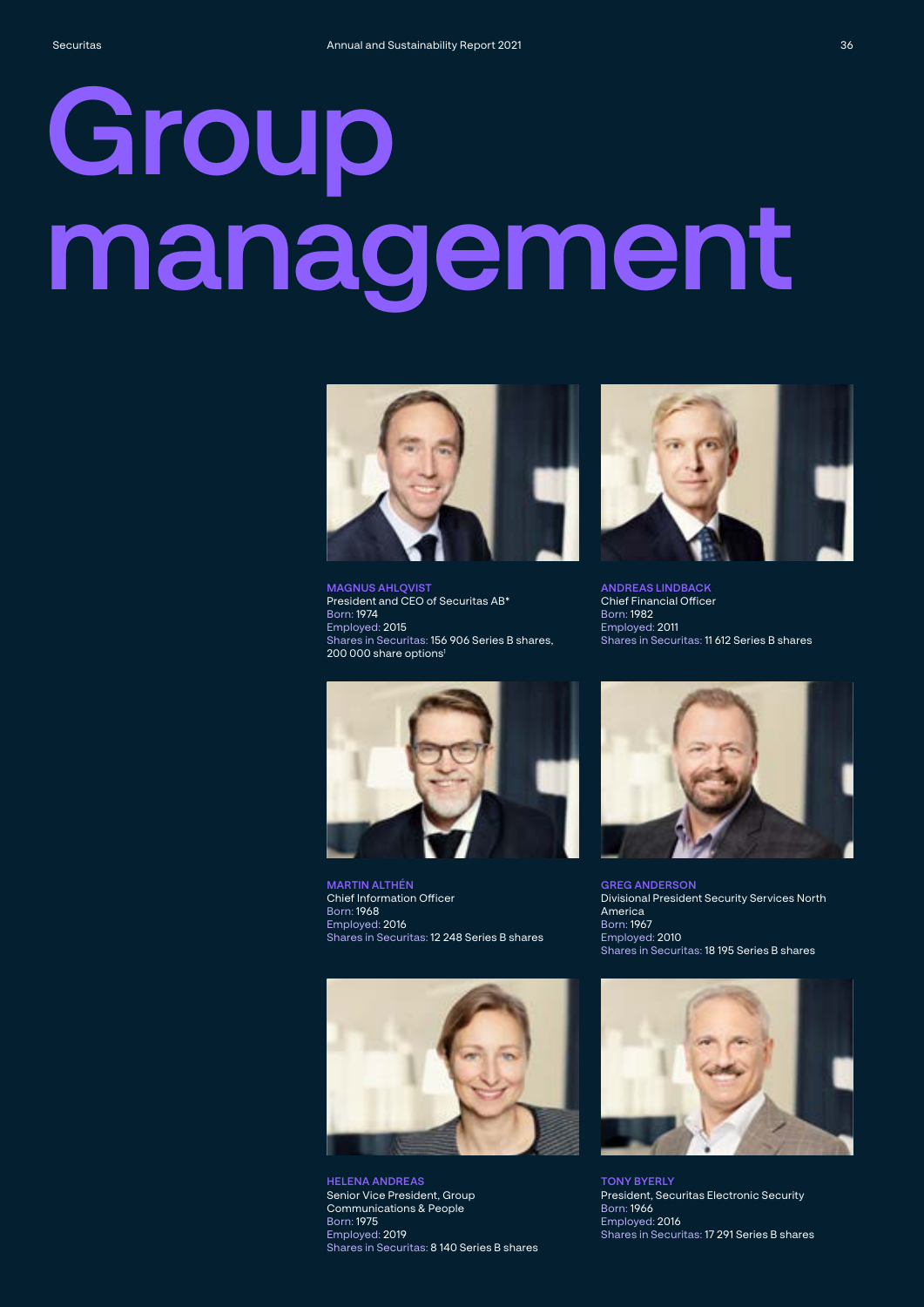

**JOSÉ CASTEJON** Chief Operating Officer, North American Guarding, Security Services North America Born: 1968 Employed: 2007 Shares in Securitas: 11 154 Series B shares



**JAN LINDSTRÖM** Senior Vice President, Finance Born: 1966 Employed: 1999 Shares in Securitas: 19 995 Series B shares



**JORGE COUTO** Divisional President, Security Services Ibero-America Born: 1970 Employed: 1998 Shares in Securitas: 11 239 Series B shares



**BRIAN RIIS NIELSEN** Senior Vice President, Global Clients and leader of Global Clients & Vertical Markets Born: 1966 Employed: 2002 Shares in Securitas: 5 945 Series B shares



**PETER KARLSTRÖMER** Divisional President, Security Services Europe Born: 1971 Employed: 2019 Shares in Securitas: 25 378 Series B shares



**BRETT PICKENS** Divisional President for AMEA Born: 1978 Employed: 2018 Shares in Securitas: 7 222 Series B shares



**FRIDA ROSENHOLM** Senior Vice President, General Counsel Born: 1974 Employed: 2018 Shares in Securitas: 8 050 Series B shares



**HENRIK ZETTERBERG** Chief Operating Officer, Security Services Europe Born: 1976 Employed: 2014 Shares in Securitas: 16 075 Series B shares, 45 000 share options1

\* Magnus Ahlqvist holds a Master of Science in Economics and Business Administration from the Stockholm School of<br>Economics, and a leadership exam from Harvard Business School. Previously he has held various management pos Motorola Mobility, Sony and Sony Ericsson Mobile Communications. He is a Director of International Security Ligue.

The following changes in Group Management took place during 2021:

- Andreas Lindback was appointed new Group CFO from August 16, 2021, as Bart Adam stepped down.
- Brett Pickens was appointed Divisional President AMEA and became a member of Group Management from April 1, 2021.

For more information about Group Management, visit www.securitas.com/en/about-us/group-management

1 Share options regarding acquisition of Securitas Series B shares, issued by Melker Schörling AB and Investment AB Latour.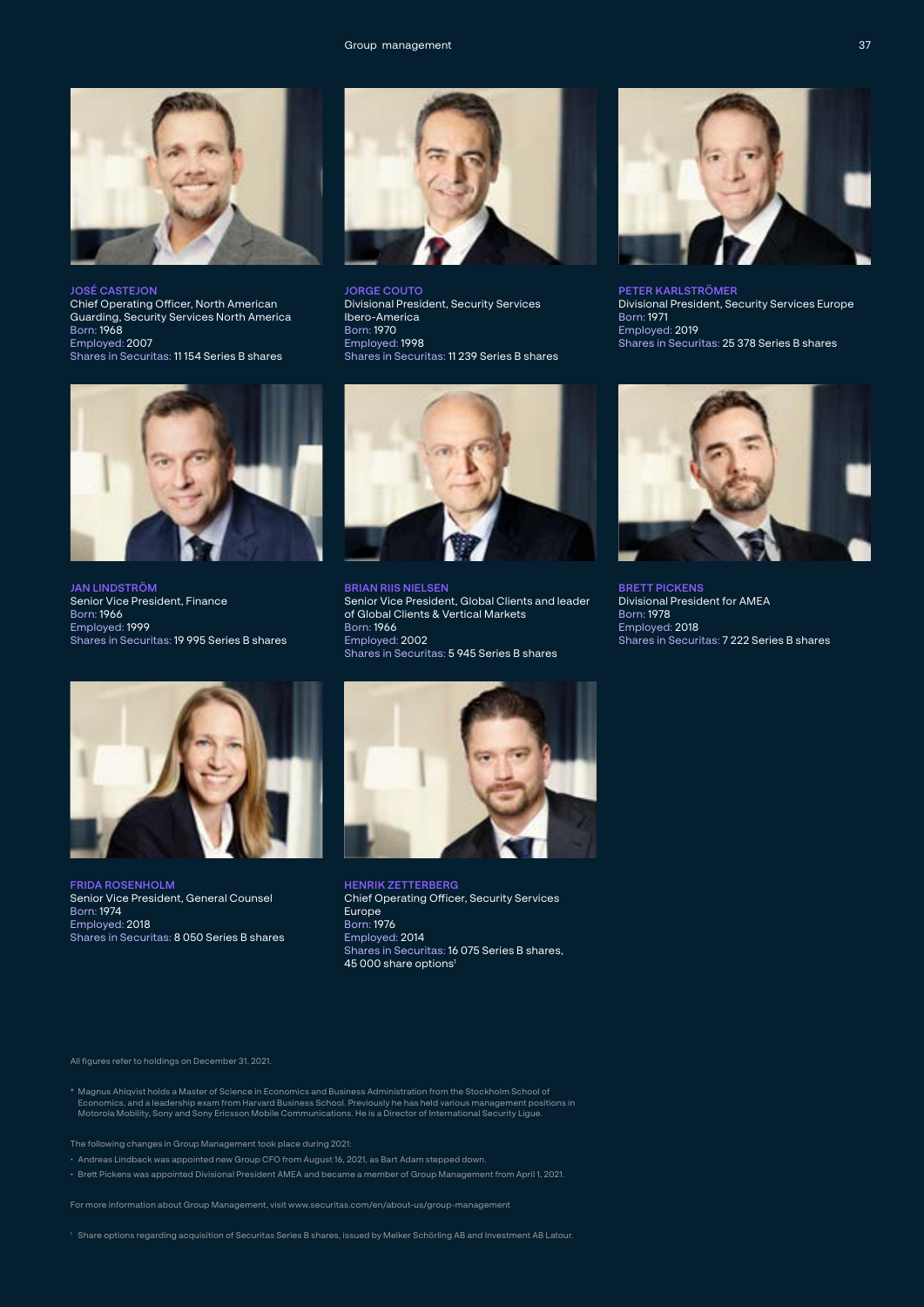## **Proactive risk management and internal control**

Securitas' internal control system is designed to manage, rather than eliminate, the risk of failing to achieve business objectives. The system provides reasonable, but not absolute, assurance against material misstatement or loss, as well as compliance with the main policies.

Internal control over financial reporting is included as a part of the overall internal control of Securitas and constitutes a central part of the Group's corporate governance. The description below covers a broader perspective on how Securitas' internal control is organized, using a structure based on the COSO model, but also makes specific reference to items pertaining directly to internal control over financial reporting. On page 40, we describe Securitas' enterprise risk management process (ERM process), which sets the overall process for Securitas' proactive and continuous work with risk management and internal control. Securitas' insurance and claims strategy is to "act as if uninsured". Refer to page 39 for more information about insurance as a risk management tool.

#### **CONTROL ENVIRONMENT**

The key features of Securitas control environment include: the Board's rules of procedure which ensure clear terms of reference for the Board and each of its committees, a clear organizational structure with documented delegation of authority documented in a Group Approval Policy and Matrix, from the Board to President and CEO and further to Group Management. The Group Approval Policy also sets the boundary for all divisional and country approval policies. The control environment also includes the competence of employees and a series of Group policies, procedures and frameworks.

Emphasis lies on the competence and abilities of the Group's employees,

with continuous training and development actively encouraged through a wide variety of training programs.

The Group has three fundamental values – Integrity, Vigilance and Helpfulness – to help the employees exercise good judgment and make decisions on a consistent basis. The Securitas' Values and Ethics Code sets the high ethical standards that are a vital part of Securitas' operations and provides guidance for employees and business partners on how to act in an ethical and compliant way.

Policies and frameworks that apply to internal control over financial reporting are described in Securitas' Group policies, which include the company's model for financial control, and in the Securitas Reporting Manual, which specifically focuses on reporting matters to ensure compliance with reporting requirements and rules. This creates an environment that supports reliable and accurate reporting.

#### **RISK ASSESSMENT**

At the highest level, the Board considers where future strategic opportunities and risks lie and helps shape the corporate strategy. Balanced and focused risk management is necessary for the fulfilment of Securitas' strategies and the achievement of its corporate objectives.

Enterprise risk management (ERM) is an integral component of Securitas' operations, and risk awareness is part of the company culture. Risk assessments are conducted within

the framework of the Securitas ERM process, further described on page 40, regardless whether the assessments pertain to operational, financial or strategic risks. Risk assessment is a dynamic process that aims to identify and analyze risks in relation to Securitas' objectives. It serves as the basis for implementing mitigating actions after considering the controls in place (reduce, transfer/share or accept the risk in question).

#### **GROUP-WIDE CONTROL ACTIVITIES**

Internal control activities are established by frameworks, policies and processes, which help ensure that all management directives to manage risks are executed. Controls are performed on several levels within the organization and are established based on the process concerned. Examples of key Group-wide control activities is the ERM Self Assessment which is an annual self assessment performed by every major country throughout the Group. It covers key risks, including financial reporting risks, measures taken and compliance with Securitas Group Policies and Securitas Reporting Manual. Other examples are Securitas' internal controls framework and the financial control activities specifically aimed at managing risks related to financial reporting include methods and activities for securing assets, controlling the accuracy and reliability of internal and external financial reports, and ensuring compliance with defined guidelines.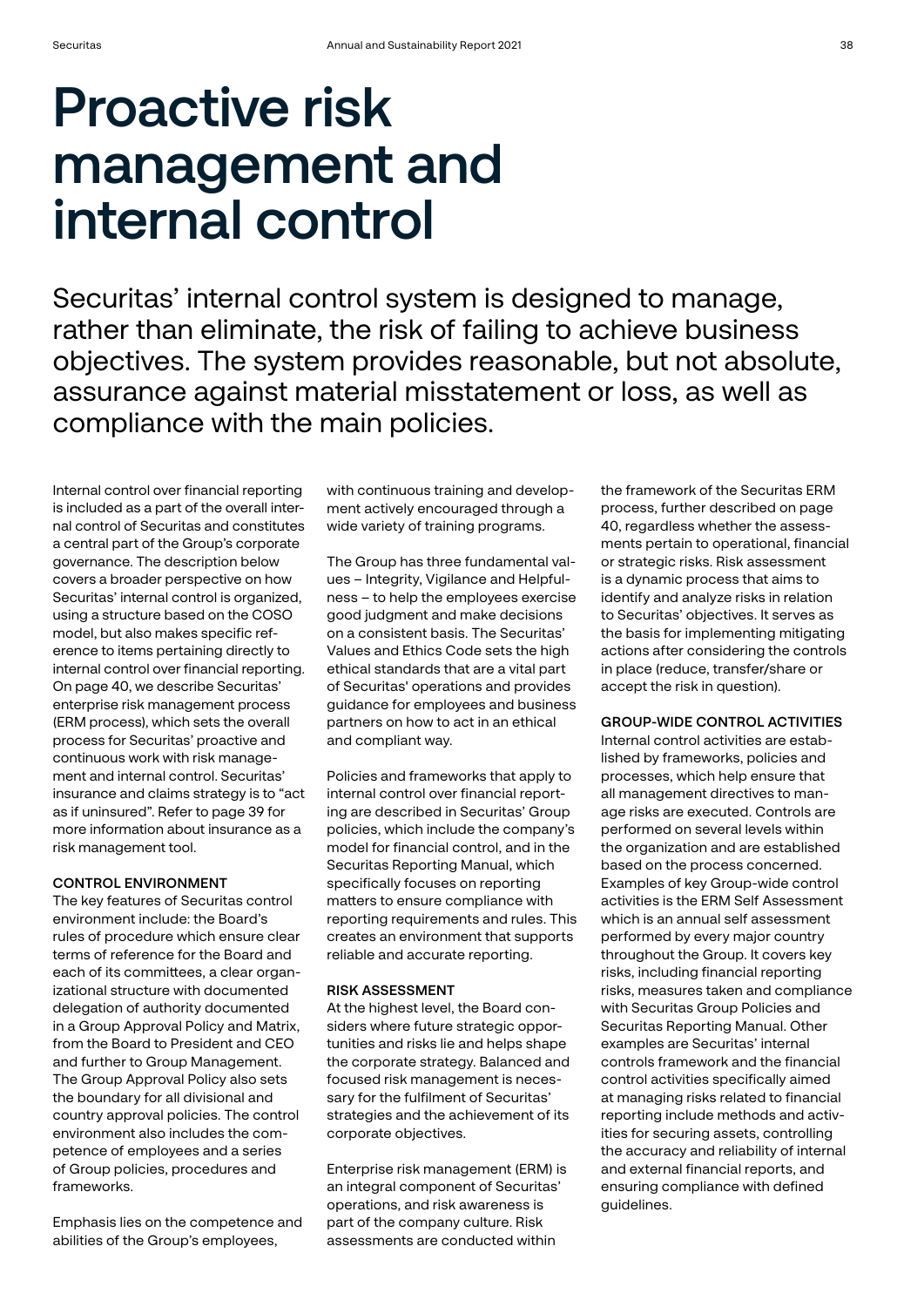#### **INFORMATION AND COMMUNICATION**

Securitas' channels for information and communication are constantly developed to ensure that all employees are given clear objectives and are made aware of the parameters that constitute acceptable business practices, as well as the expectations of the Board in managing risks. This provides a clear definition of the Group's purpose and goals, accountabilities and the scope of permitted activities of employees.

Systems and procedures have been implemented that support complete, accurate and timely financial reporting and provide management with the necessary reports on business performance relative to the established objectives. The Group reporting department regularly issues guidance on reporting matters and the reporting manual is available in a Group-wide database. Reporting units regularly prepare financial and management reports that are discussed at review meetings at different levels. These include an analysis of financial performance and risks for the organization to understand its responsibility with regard to internal control and its impact in relation to risks, goals and objectives.

#### **MONITORING**

Monitoring is performed at different levels and by different functions within the organization depending on whether it is related to operational or financial reporting matters. Key functions include the Board of Directors, the Audit Committee, Group Management, Internal audit, committees and work groups, Group ICFR, the Group Legal function, the Business Ethics compliance function, the Group Risk function, and other compliance functions as well as local and divisional management.



### **Insurance as a risk management tool**

Securitas' insurance and claims strategy is to "act as if uninsured." This means that while external insurance is used to protect the balance sheet and minimize fluctuations in earnings, our day-to-day task is to perform our assignment as if we do not have any insurance in place.

#### **IMPORTANCE OF ACTIVE CLAIMS MANAGEMENT**

One important part of our risk management work involves taking a proactive approach to contracts and assignment instructions to prevent claims from occurring. Another significant part of Securitas' risk management work involves active claims management, as well as ongoing claims analysis of losses with the aim of identifying the underlying driving forces in order to set up measures to mitigate future claims. As the Group's external insurance premiums are partly determined by the historic loss record, a favorable loss record will contribute to lower premiums and a lower cost of risk.

#### **PROCUREMENT STRATEGY**

Insurance programs are procured with the objective of creating a balanced and cost-efficient protection against negative financial impact. Securitas seeks to achieve economies of scale through coordinated insurance programs.

#### **BENEFITS FOR OUR CLIENTS**

An important advantage of our Global insurance programs is that our clients can be confident that Securitas' high-quality insurance cover is consistent in all markets.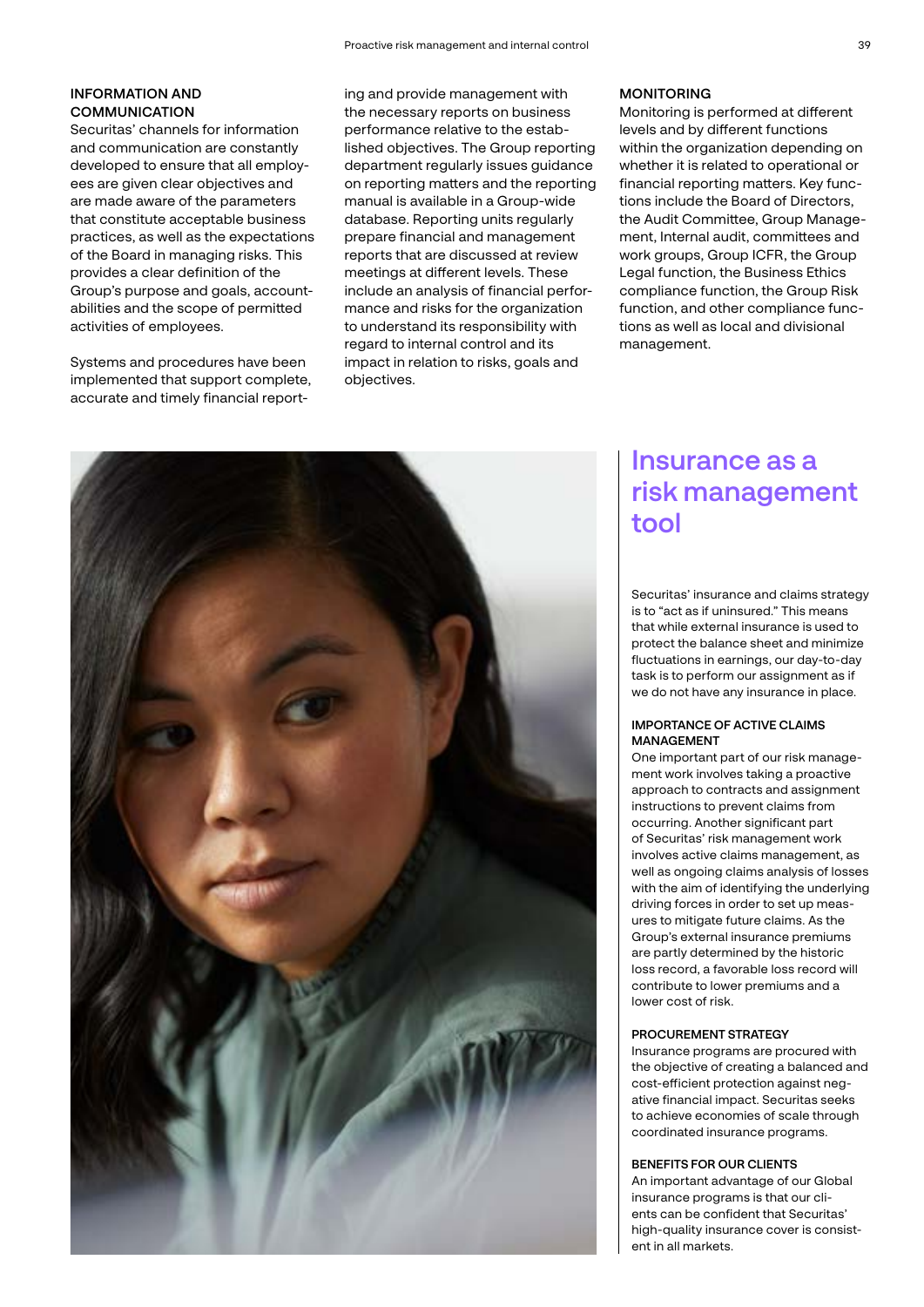

#### **INPUT AND RISK IDENTIFICATION**

The process starts with risk identification and prioritization during the ERM planning process. As part of the overall annual business plan process, the organization prepares an ERM business plan, which sets the focus and priorities for operational risk management within countries, divisions and the Group for the coming year. The yearly risk assessment process is coordinated by the risk organization led by the Group Risk function. The Group Risk function is also responsible for maintenance of the risk register, which is updated annually primarily based on ERM business plans, but also on other sources of input.

#### **POLICY DEVELOPMENT**

The next step in the process is to assess whether new policies need to be issued or existing policies need to be updated. Securitas Group policies, which is one of the cornerstones of Securitas' ERM process, establish the framework for all policies and compliance monitoring in the Group. The Group policies are developed by management and key policies are approved by the Board of Directors. A general policy update is released after the statutory Board meeting in May every year, but specific policies are also issued or updated when necessary throughout the year. Some of the key policies adopted that are relevant for governance perspectives are Corporate Governance policy, Group Contract policy, Securitas' Values and Ethics Code, Whistle-blower policy, Communication policy, Anti Bribery and Corruption policy, Fair competition and Anti-trust policy, Privacy policy and Insider policy.

#### **RISK MANAGEMENT ACTIVITIES**

The third step of the process is the risk management activities. The Board of Directors has the ultimate responsibility for governance of risk management while the accountability for managing risks and for implementing and maintaining control systems in accordance with Group policies is clearly assigned to management at Group, divisional and local level. Specifically, divisional management are responsible for all aspects of the operations in their divisions, including operational risk management and risk minimization as well as creating risk awareness throughout the division. Operating unit managers and country

risk managers are responsible for ensuring that risk management is part of the local corporate culture at all levels within a country.

#### **RISK-BASED MONITORING**

The identified risks and adopted policies set the structure for the fourth step of the process – Risk-based monitoring. Key risks are monitored through self assessments, audits, risk and control diagnostics and/or are subject to other monitoring activities throughout the year. Monitoring permeates all levels throughout the organization and is performed by different functions depending on whether it is related to operational or financial reporting matters.

More information on each step of the process is to be found at www.securitas.com